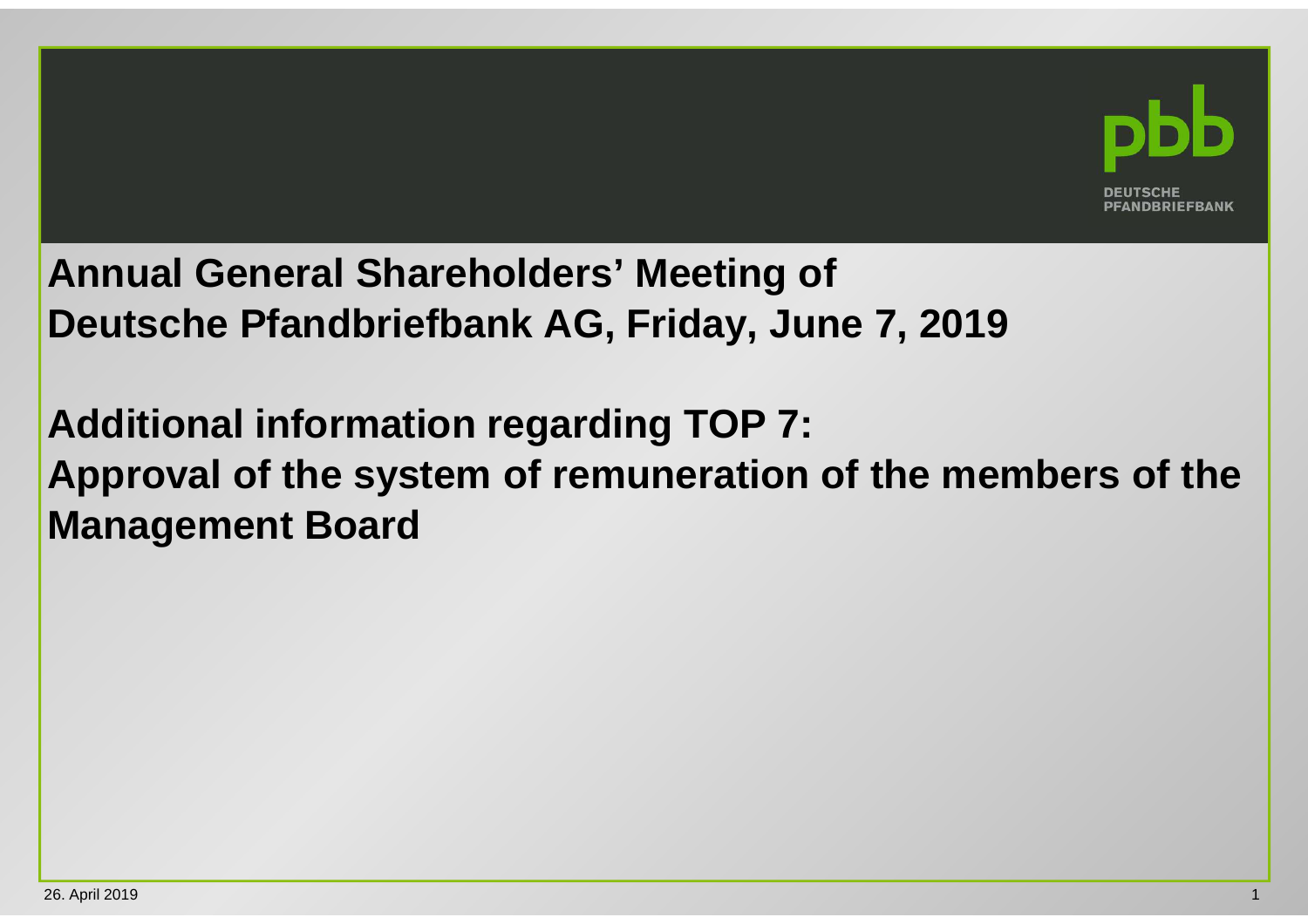**System of remuneration of the members of the Management Board: Overview(for details, please refer to pages 79 et seqq. of the Annual Report 2018)**



- The remuneration of the members of pbb<sup>′</sup>s Management Board is designed to incentivise **a successful and sustainable development of the company in the range of business-, risk and compensation strategy** of pbb Group. The remuneration system is designed to ensure performance – oriented payment, taking the size and the international business activities into account.
- The remuneration system as well as remuneration levels **are reviewed and monitored on a regular basis**, at least once a year by conducting benchmarks and using external consultancy. In 2018 some items in the remuneration system have been adjusted. Amongst others a clawback option for already paid variable remuneration components has been implemented (details please see page 4).
- The service contracts entered into with the members of the Management Board are comprised of the following **remunerations elements**:
	- − non-performance related (monetary) remuneration plus non-cash remuneration
	- − performance-related variable remuneration
	- − pension commitment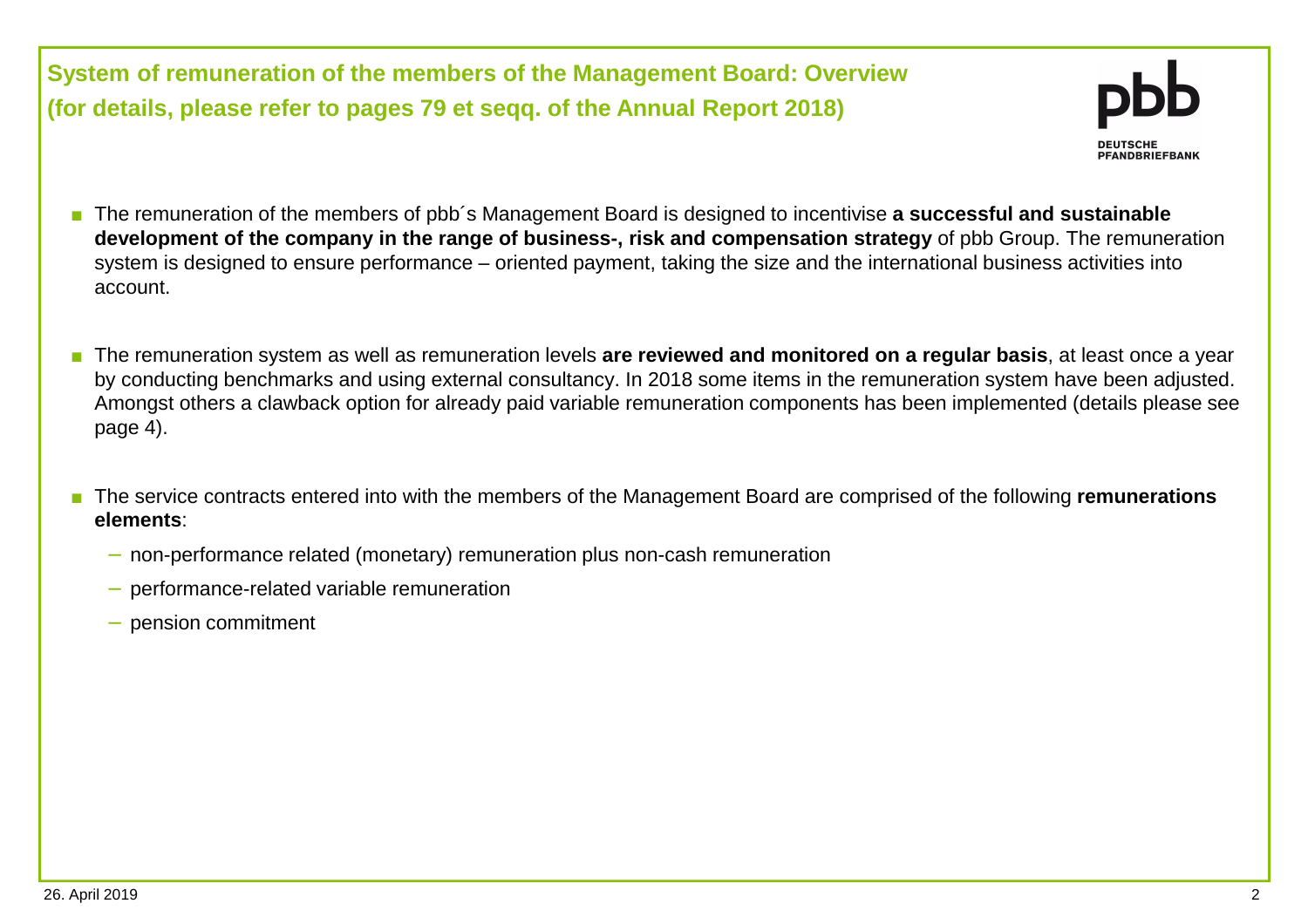**System of remuneration of the members of the Management Board: Overview(for details, please refer to pages 79 et seqq. of the Annual Report 2018)**

- PFANDBRIEFBANK
- In 2018 the **non-performance related fixed remuneration** amounted to € 500.000 gross per annum for each Management Board member.
- The performance-related variable remuneration component is determined on the basis of an individual **calculatory reference** value. This is a reference value which reflects the amount of variable remuneration attributed to a performance level of 100% on all relevant performance levels. The calculatory reference value for 2018 has been set at € 240.000 for the Chairman of the Management Board, and at € 200.000 for all other Management Board members. The variable remuneration granted to each Management Board member is capped at 150% of their individual calculatory reference value.
- Pbb´s remuneration of the Management Board members (fix remuneration plus calculatory reference value) is market adequate in cross-comparison to other peers in financial industry.
- The ratio in the pbb between the remuneration of the members of the Management Board and the median of the remuneration of the employees (as of December 31, 2018), also calculated as fixed remuneration plus the calculatory reference value is factored at 7.6, which is appropriate in a market comparison **(Manager to Worker Pay Ratio)**.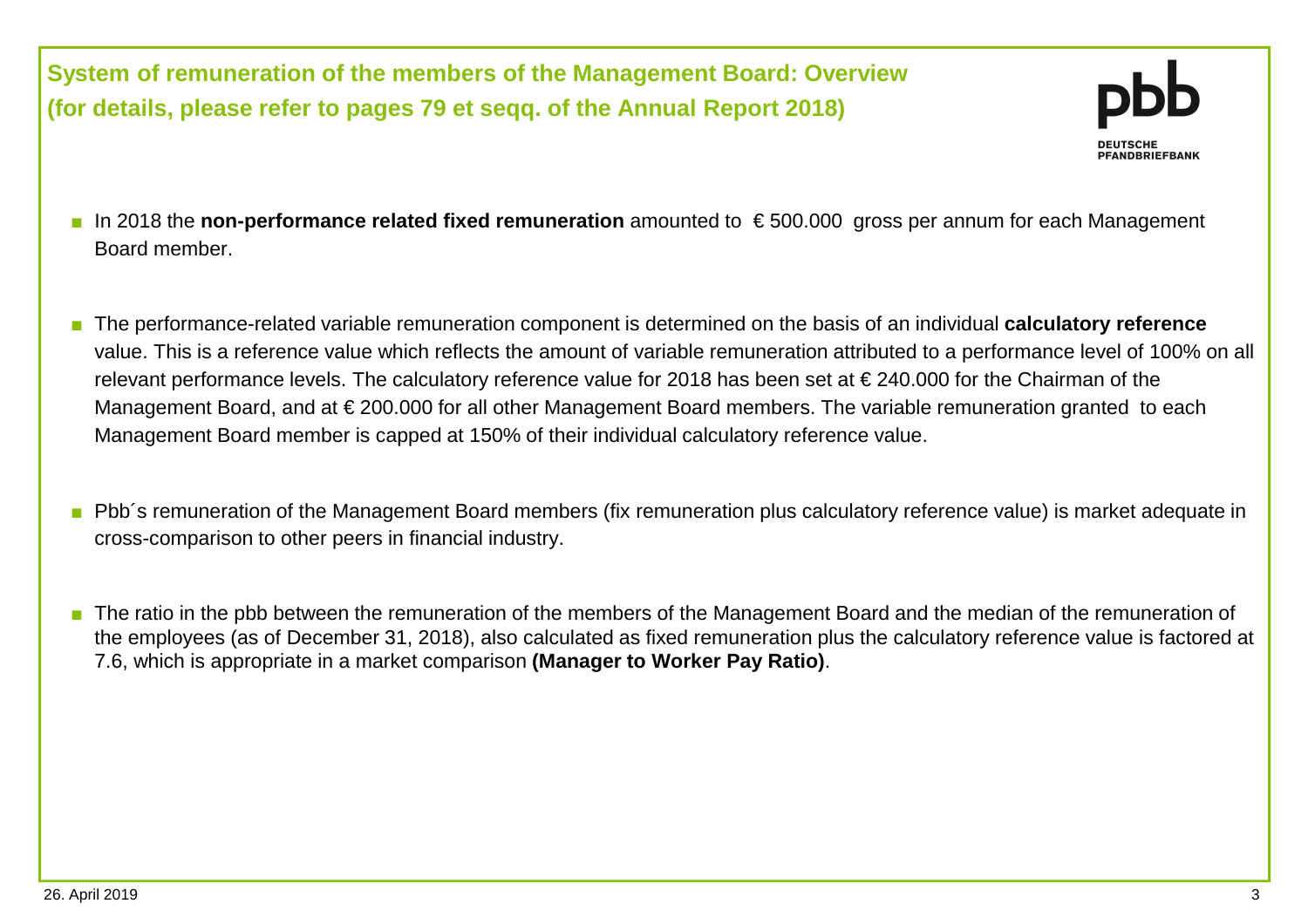**System of remuneration of the members of the Management Board: variable remuneration(for details, please refer to pages 79 et seqq. of the Annual Report 2018)**



- The variable remuneration system of pbb's Management Board is designed to ensure transparent, performance-related remuneration dependent on the success of the company, which in turn depends in particular on long-term, challenging objectives and the development of pbb's shares.
	- − The deferral portion **of the variable remuneration** for Management Board members amounts **to 60%.** The deferral period for members of the Management Board is 5 years.
	- − **50% of the variable remuneration** depend on the **development of pbb´s share price**.
- The amount of variable remuneration is determined on **three levels of performance**:
	- − the **institution's performance,**
	- − **the performance of the organisational unit (the Management Board member's respective area of responsibility/division**) and
	- − **the Management Board member's individual performance**.

As part of the performance measurement, the achievement of the institution's performance objectives with a weighting of 80 %, the weighting of 10 % each to the achievement on organizational unit level and on individual level is assigned, taking into account the joint overall responsibility of the members of the Managing Board for the institution's performance and the uniform businessmodel of pbb.

The target achievement at institutional level pertaining to the variable remuneration in 2018 depends on the institution's performance in the financial years 2016, 2017 and 2018 - each year respectively contributing 33% to overall target achievement respectively .

From this point of view, the variable remuneration also has a multi-year assessment basis and relates to the long-term success of the pbb Group.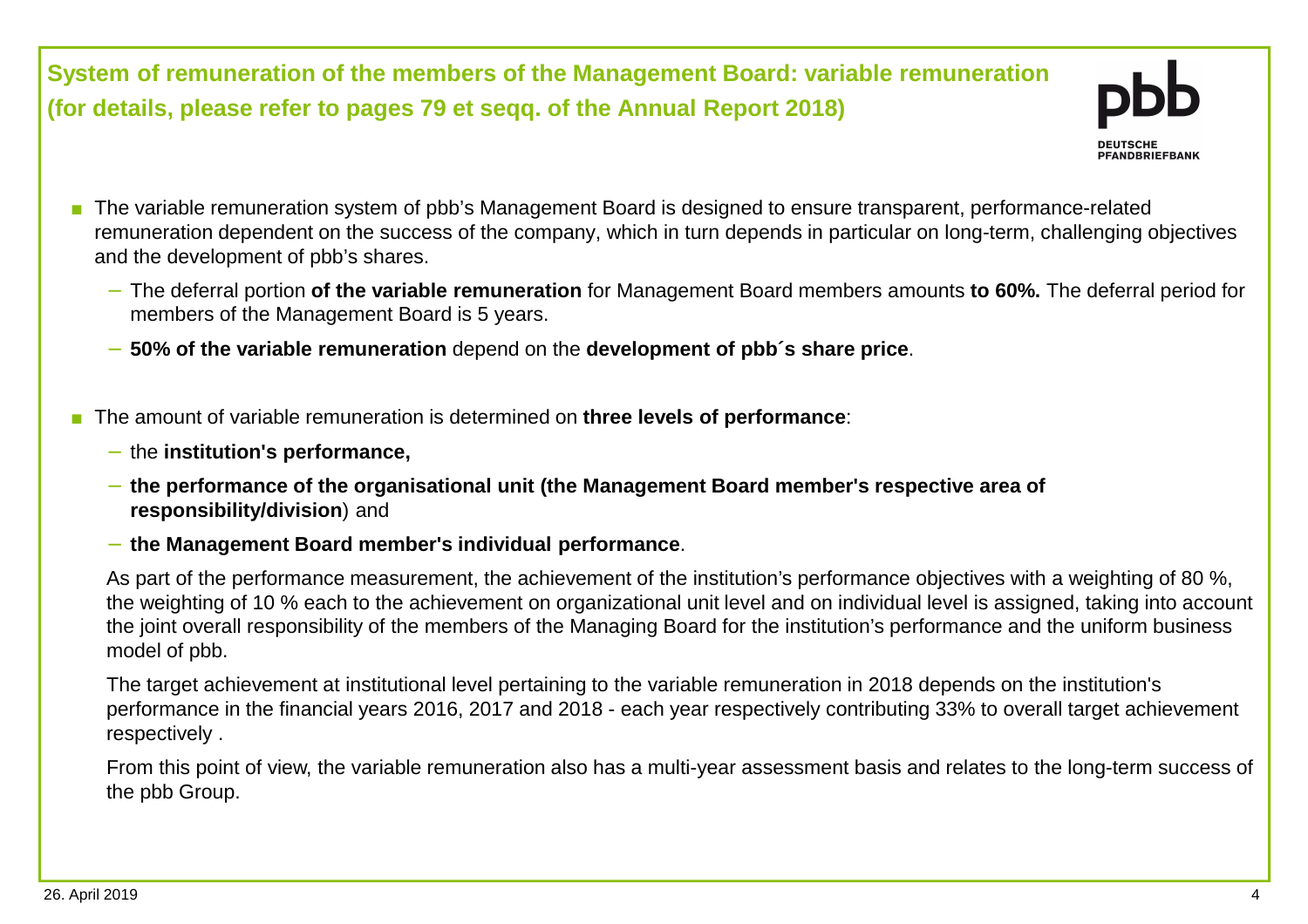**System of remuneration of the members of the Management Board: variable remuneration(for details, please refer to pages 79 et seqq. of the Annual Report 2018)**



- In accordance with regulatory requirements pursuant to the German Regulation on Remuneration in Financial Institutions (Institutsvergütungsverordnung – "InstVergV") for Risk Takers (which also apply to members of the Management Board), the variable remuneration set after determining the degree of target achievement (the "EPR value") is split into a **disbursement portion (40%)** and a **deferral portion (60%).** The deferral portion further strengthens the focus of variable remuneration on **sustainable development of the company.** 
	- − **The disbursement portion of 40%** is at 50% **paid out in cash** when the conditions for disbursement have been met. The remaining 50% is disbursed after a retention period of one year, whereby the **amount is adjusted on the basis of the performance of the pbb share price**, in line with the sustainability component to be applied. (For details, please refer to page 83 of the Annual Report.)

Pbb has opted for virtual shares and not for a physical stock option program, as these are less complex and thus less costintensive, which is ultimately in the interest of the Company and thus also of the shareholders.

- The **deferral portion of 60%** due to the members of the Management Board is subject to pro rata vesting with a deferral period of five years in total. The Supervisory Board decides annually in the five years following the determination of the EPR value and decides whether to grant one fifth of the deferral share. There is no entitlement to the relevant remuneration component until the end of the respective deferral period.
- − As soon as the members of the Management Board are entitled to the deferred remuneration component, half of the respective deferred portion is paid out in cash. Following this malus assessemnt, the remaining 50% of the respective deferred portion is subject to an additional one-year retention period; during this period, it is tied to the sustainable development of pbb in line with the respective sustainability component (i.e. again in line with the share price performance).
- When granting deferral portions, the supervisory Board takes into account as part of a retrospective review of the variable remuneration (ex-post risk adjustment) – any subsequent negative deviations affecting the performance of the institution, the organizational unit, or the individual Management Board member (back-testing), as well as unethical behavior or behavior in breach of duties, negative performance contributions within the meaning of section 18 (5) of the InstVergV (malus test), and the relevant financial conditions for disbursement (pursuant to section 7 of the InstVergV).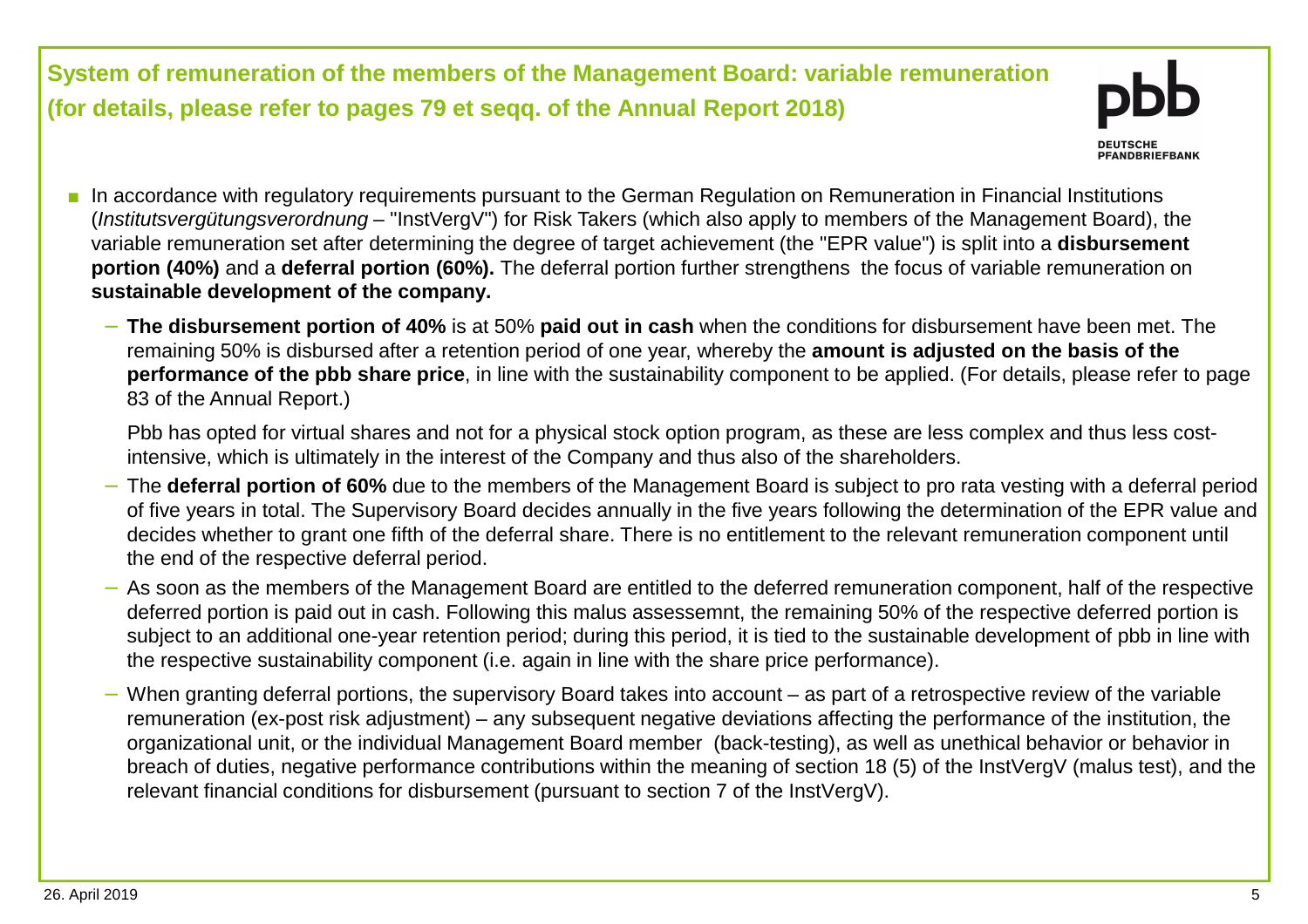**Variable remuneration of the members of the Management Board: adjustments 2018/2019 onwards (for details, please refer to pages 81 et seqq. of the Annual Report 2018)**



- In light of the InstVergV revision, effective August 4, 2017 pbb Group carried out a review in 2018 regarding the necessity and extent of potential adjustments of its remuneration system due to regulatory requirements; as part of the review it was also evaluated as to whether any adjustments would be useful and appropriate considering pbb Group´s business model and risk situation , taking the overall market environment into account. The implementation of the identified adjustments meanwhile has been implemented.
- The focal point of the amendments was the introduction of a clawback option for variable remuneration already paid out (**Clawback**).
	- − The clawback resolution was implemented for all Management Board members retroactively effective the 1<sup>st</sup> of January, 2018.
	- − Based on the contractual implementation a clawback will occur in case of **material contribution** to, or **responsibility** for actions leading to **significant losses** for the institution or a **material regulatory sanction** being imposed upon the institution.
	- − The same applies in the event of a **serious breach of** relevant **external or internal provisions** related to suitability and conduct.
	- The contractual implementation of the clawback criteria outlined in the InstVergV converts the requirements of the regulator whilst taking the particularities of the business model and the risk profile of pbb Group into account. Sustainable company success and synchronicity of company success and variable compensation are considered here as well.
	- Repayment obligation lasts from the first payment of the disbursement portion until 2 years after expiry of the deferral period (therefore up to seven years).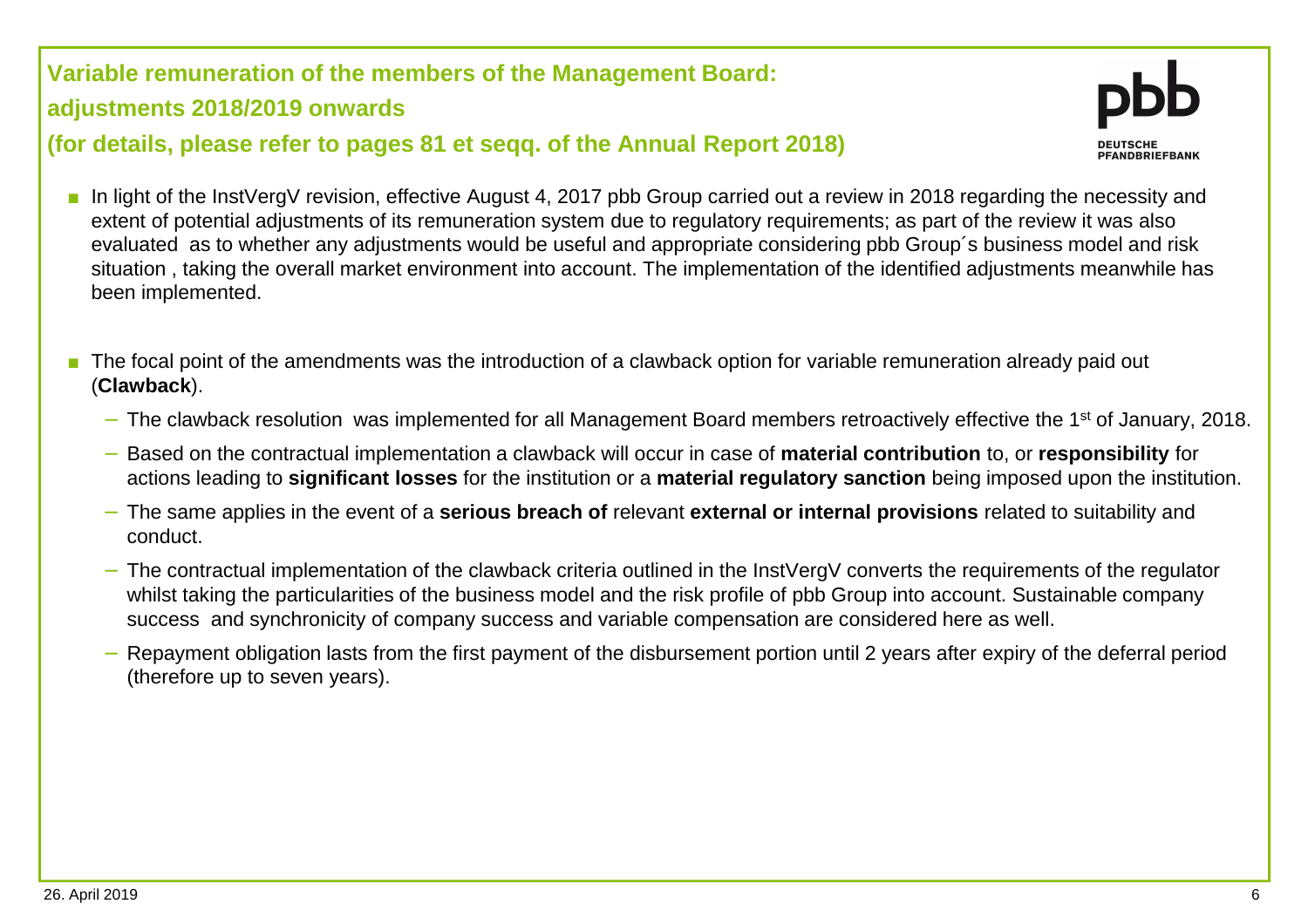**Variable remuneration of the members of the Management Board:** 

**adjustments 2018/2019 onwards** 

**(for details, please refer to pages 81 et seqq. of the Annual Report 2018)**

- Further adjustments in the variable remuneration have been made with regard to the weighting of the performance measurement criteria.
	- Effective 2019 the achievement of the institution's performance targets is assigned a weighting of 60%, while 40% will be allocated to the divisional and individual performance on a combined basis.
	- − Thereby pbb Group takes into account the regulatory requirement to balance the weighting of all the performance measurement levels. Furthermore the overall responsibility of the Management Board for pbb Group´s success is still reflected appropriately.
- In addition to that, the **modifiers** of pbb measurement parameters, used to adjust the variable remuneration within specific limits (+/- 20 percentage points) - have been changed. The modifiers have not been applied in the last years.
	- − Effective 2019 modifiers will only be applied in the case of **unforeseeable and unpredictable** changes in the Bank´s **external environment**, which are beyond the Bank´s control.
	- − For instance, the list of modifiers with a potential impact on target-achievement at institutional level includes the following items: short-term changes of regulatory requirements considered material to pbb Group, short-term fundamental macroeconomic events, one-off effects or foreign trade limitations, one off effects due to acquisition or disposal of material business units, particularly in the case of externally triggered M&A activities.

PEANDRPIFFRANK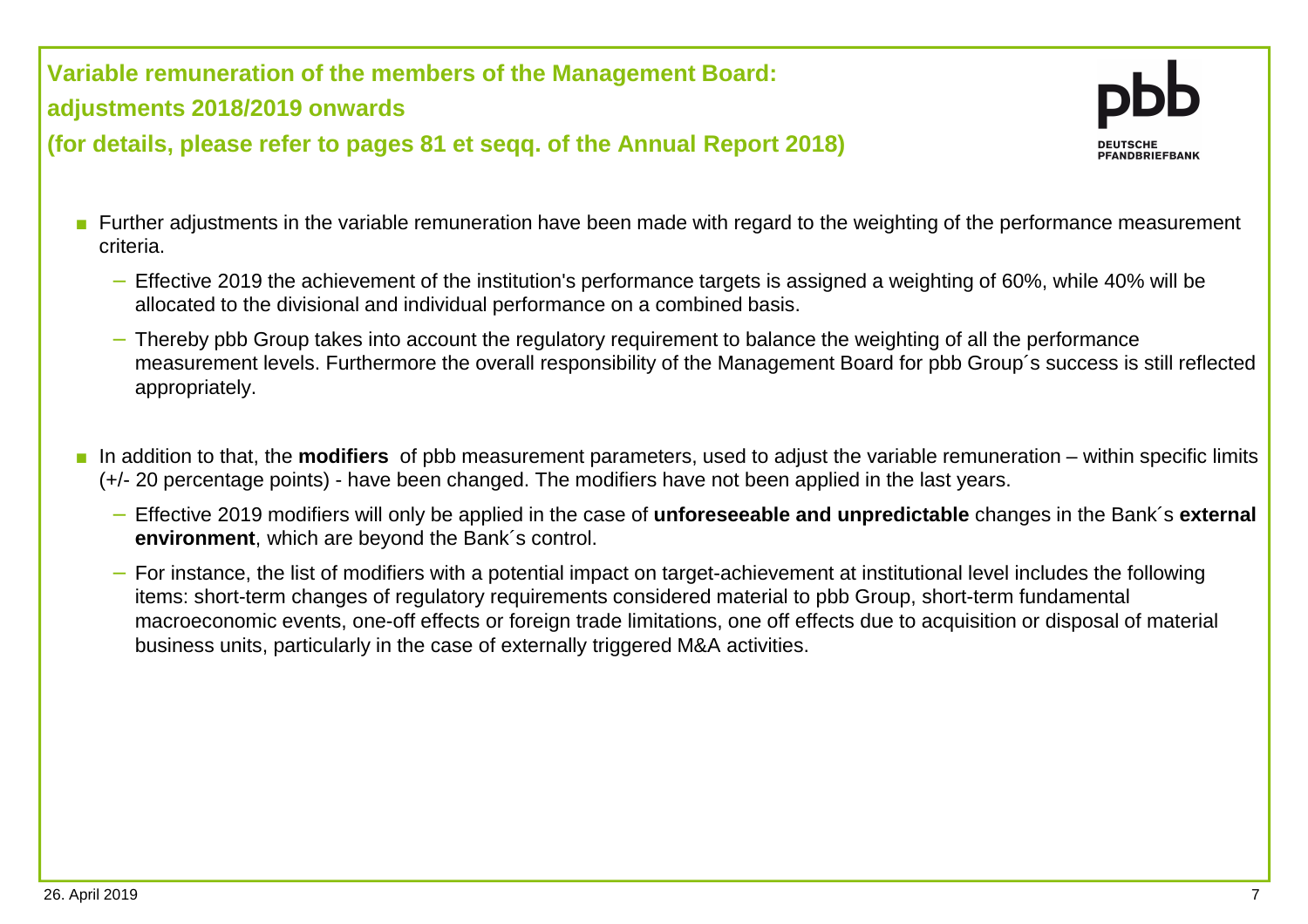

- The volume of variable remuneration is based on two equally weighted performance measurands: "IFRS consolidated profit before tax (adjusted)" und the level of target achievement for the "risk-reward profile".
- ■Additional modifiers, which could apply due to InstVergV have not been applied for 2018.
- The consideration of the annual result in combination with the risk-reward profile, which focuses on the profitability of the strategic portfolio taking into account the risk profile, reflects the business planning with a high reference to strategy and management as well as risk adjustment. The risk-weighted assets as part of the risk-reward profile take into account the risks incurred and their maturities and enable risk-sensitive measurement by taking expected and unexpected risks and their maturities into account.

<sup>\*</sup> Target achievement relevant for variable remuneration of Management Board members for the year 2018 at institutional level depends on institution´s performance for 2016 (124%), 2017 (126%) und 2018 (123%)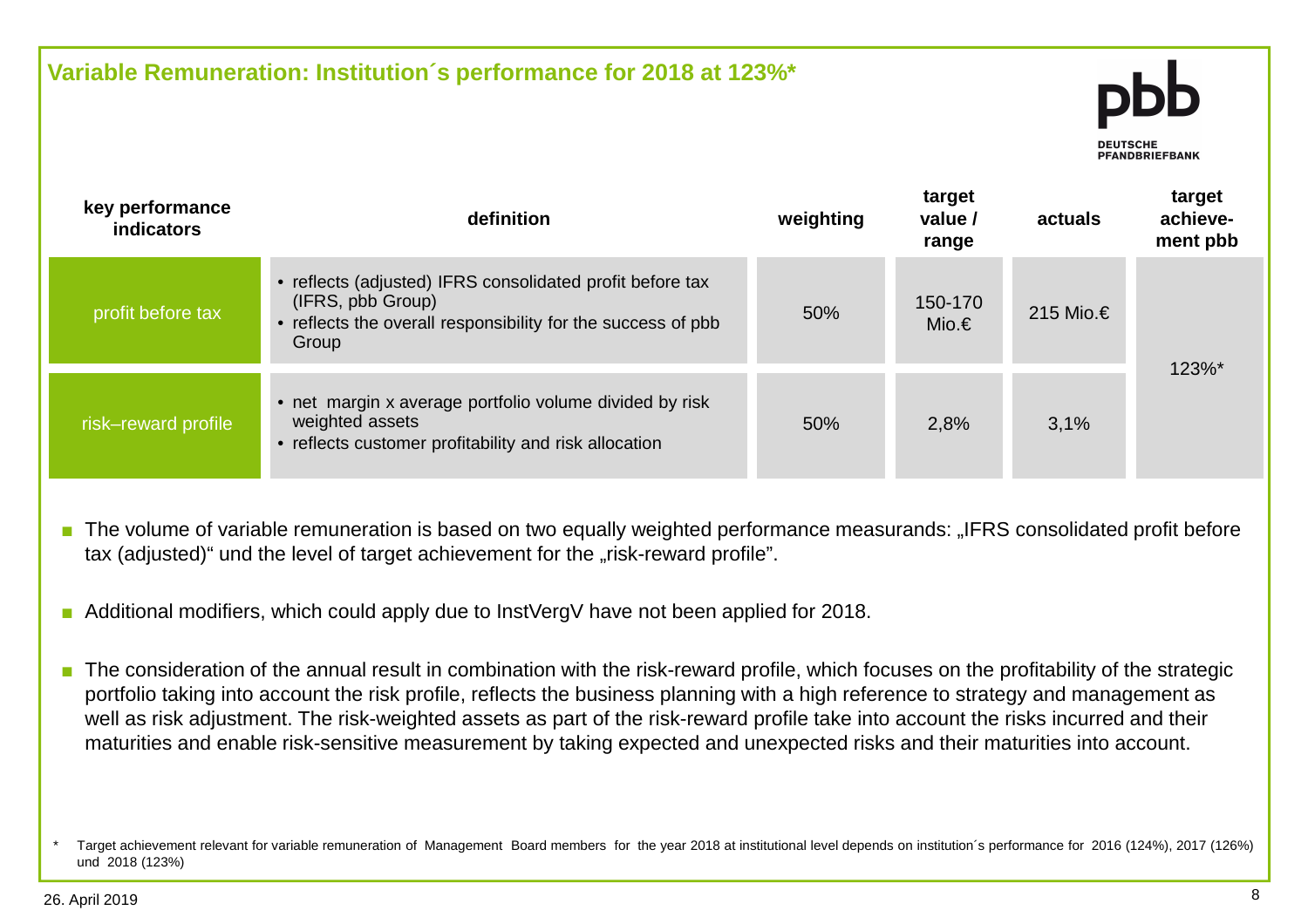**Variable Remuneration: aggregated divisional and individual objectives for 2018 derived from the business and risk strategy**



|                     | <b>Andreas Arndt</b>                                                                                                                          | <b>Thomas Köntgen</b>                                                                                                                                                                                | <b>Andreas Schenk</b>                                                                                                              |
|---------------------|-----------------------------------------------------------------------------------------------------------------------------------------------|------------------------------------------------------------------------------------------------------------------------------------------------------------------------------------------------------|------------------------------------------------------------------------------------------------------------------------------------|
| <b>Business</b>     | Further broadening of<br>$\bullet$<br>investor base<br>Talent development,<br>$\bullet$<br>especially gender balance                          | • Customer results within the Business<br>Areas REF and PIF, measured in terms<br>of achieving the planned targets based<br>on KPIs average margin, new business<br>volume and portfolio development | Constructive implementation of<br>$\bullet$<br>risk strategy in new business<br>together with risk and origination<br>organisation |
| Risk and<br>Capital | • Further business development<br>of the pbb Group                                                                                            | Implementation Funding Plan<br>$\bullet$                                                                                                                                                             | Balanced risk profile according to<br>$\bullet$<br>risk strategy and planning                                                      |
| Projects            | • Adjustment and updating of<br>the Compliance function and<br>processes as well as the IT to<br>further developed regulatory<br>requirements | Implementation business strategy US<br>$\bullet$                                                                                                                                                     | Preparation for the move of pbb to<br>Garching                                                                                     |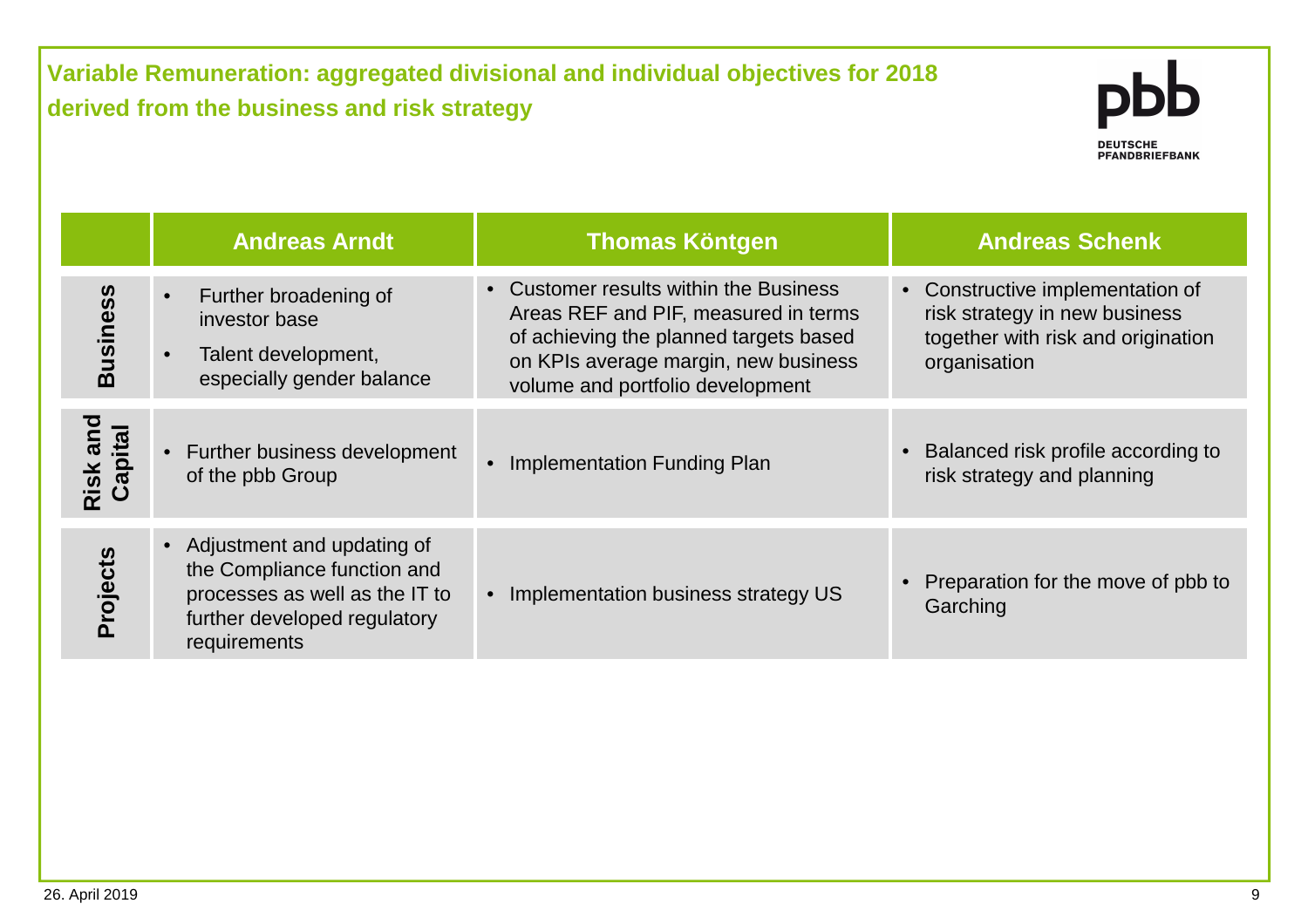## **Variable remuneration: divisional and individual objectives for 2019 Main focus for the year 2019**



|                            | <b>Andreas Arndt</b>                                                                                         | <b>Thomas Köntgen</b>                                                                                               | <b>Andreas Schenk</b>                                                                                  | <b>Marcus Schulte</b>                                                                                 |
|----------------------------|--------------------------------------------------------------------------------------------------------------|---------------------------------------------------------------------------------------------------------------------|--------------------------------------------------------------------------------------------------------|-------------------------------------------------------------------------------------------------------|
| <b>Business</b>            | <b>Client Relationship</b><br>$\bullet$<br>Management<br>Further broadening of<br>$\bullet$<br>investor base | • Client Relationship<br>Management<br>Customer results of the<br>$\bullet$<br><b>Business Areas REF</b><br>und PIF | • Client Relationship<br>Management<br>Constructive<br>$\bullet$<br>implementation of risk<br>strategy | <b>Client Relationship</b><br>Management<br>pbb as emitter within the<br>$\bullet$<br>capital market  |
| Risk and<br>Capital        | <b>Further business</b><br>$\bullet$<br>development of the<br>pbb Group                                      | <b>Balanced risk profile</b><br>regarding new business                                                              | <b>Balanced risk profile</b>                                                                           | Targets for managing<br>interest rate and currency<br>risks as well as liquidity<br>$\bullet$ Funding |
| Projects                   | Investment strategy<br>$\bullet$<br>Digitalisation<br>$\bullet$                                              | Investment strategy<br>$\bullet$<br>Digitalisation                                                                  | Investment strategy<br>$\bullet$<br>Digitalisation<br>Preparation for the move<br>of pbb to Garching   | Investment strategy<br>Digitalisation<br>• Brexit                                                     |
| develop-<br>Talent<br>ment | Talent development, in<br>particular gender<br>balance                                                       | Talent development, in<br>particular gender<br>balance                                                              | Talent development, in<br>particular gender<br>balance                                                 | Talent development, in<br>$\bullet$<br>particular gender<br>balance                                   |